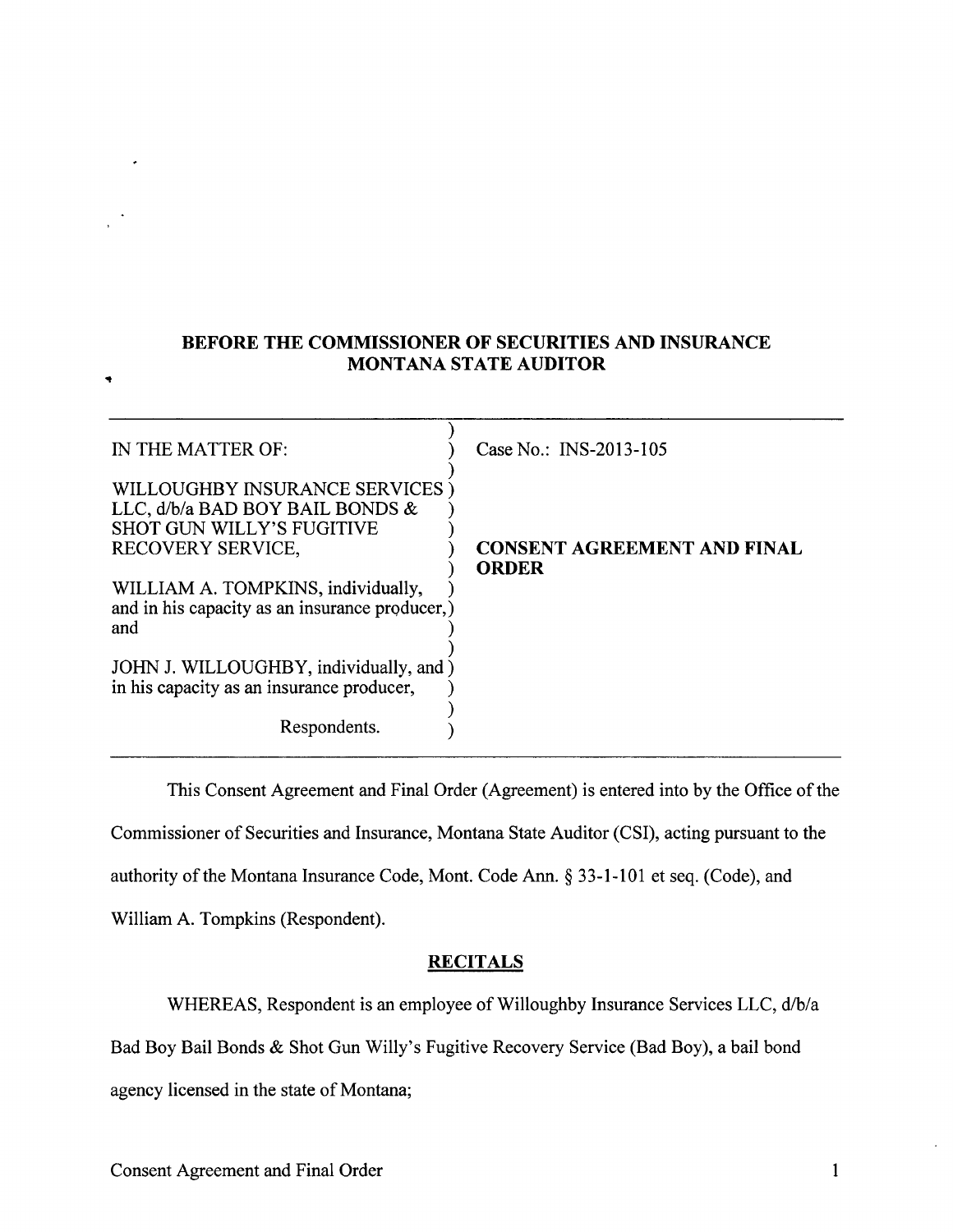WHEREAS, on May 10,2013, Respondent sold three bail bonds to Bad Boy customers;

WHEREAS, on May 16,2013, Respondent sold one additional bail bond to a Bad Boy customer;

WHEREAS, on the dates the bonds were sold, Respondent was not licensed to sell surety bonds in the state of Montana;

WHEREAS, the sale of a surety bond in Montana while not properly licensed as an insurance producer violates Mont. Code Ann. \$ 33-17-201;

NOW, THEREFORE, in consideration of the mutual undertakings contained in this Agreement, the CSI and Respondent enter into the following:

### STIPULATIONS AND CONSENTS

1. Without admitting or denying any of the CSI's allegations, Respondent stipulates and agrees that within 30 calendar days from the execution of this Agreement, Respondent shall pay a fine of \$500. The fine must be made payable to the State of Montana and sent to the Office of the Commissioner of Securities and Insurance, Montana State Auditor, c/o Nick Mazanec,840 Helena Avenue, Helena, MT 59601.

2. All parties to this Agreement stipulate and agree as follows:

A. Respondent acknowledges that he has read and understands each term of this Agreement and enters into this Agreement voluntarily and without reservation.

B. Respondent and the CSI agree that this Agreement resolves the matters set forth in the Recitals, and that the CSI has no intention to impose any penalty or fine, or take any other disciplinary action, for the conduct detailed therein.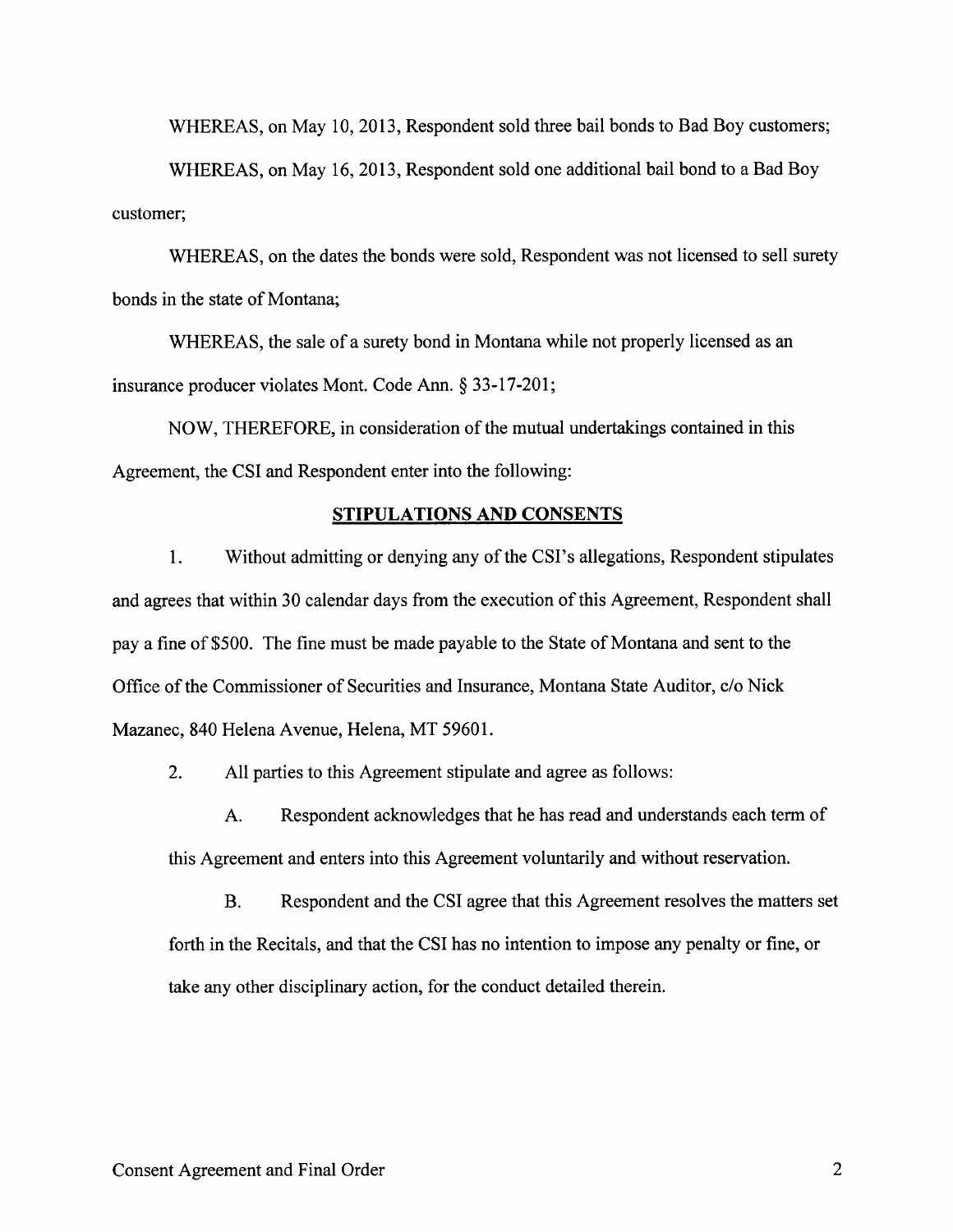C. With respect to the Recitals, Respondent specifically and affirmatively waives a contested case hearing and his right to appeal under the Montana Administrative Procedure Act, including Title 2, chapter 4, part 7, and elects to resolve this matter on the terms and conditions set forth therein.

D. Respondent fully and forever releases and discharges the CSI from any and all actions, claims, causes of action, demands, or expenses for damages or injuries, whether asserted or unasserted, known or unknown, foreseen or unforeseen, arising out of the Recitals.

E. This Agreement is entered without adjudication of any issue, law, or fact. It is entered solely for the purpose of resolving the matters set forth in the Recitals and is not intended to be used for any other purpose.

F. This Agreement constitutes the entire agreement between the parties with respect to the subject matter and no other promises or agreements, either express or implied, have been made by the CSI or by any member, officer, agent, or representative of the CSI to induce Respondent to enter into this Agreement.

G. This Agreement may not be modified orally, and any subsequent modifications to this Agreement must be mutually agreed upon in writing to be effective.

H. This Agreement shall be incorporated into and made part of the attached Final Order issued by the Commissioner of Securities and Insurance, Montana State Auditor (Commissioner), herein.

I. This Agreement shall be effective upon signing of the Final Order.

 $\overline{3}$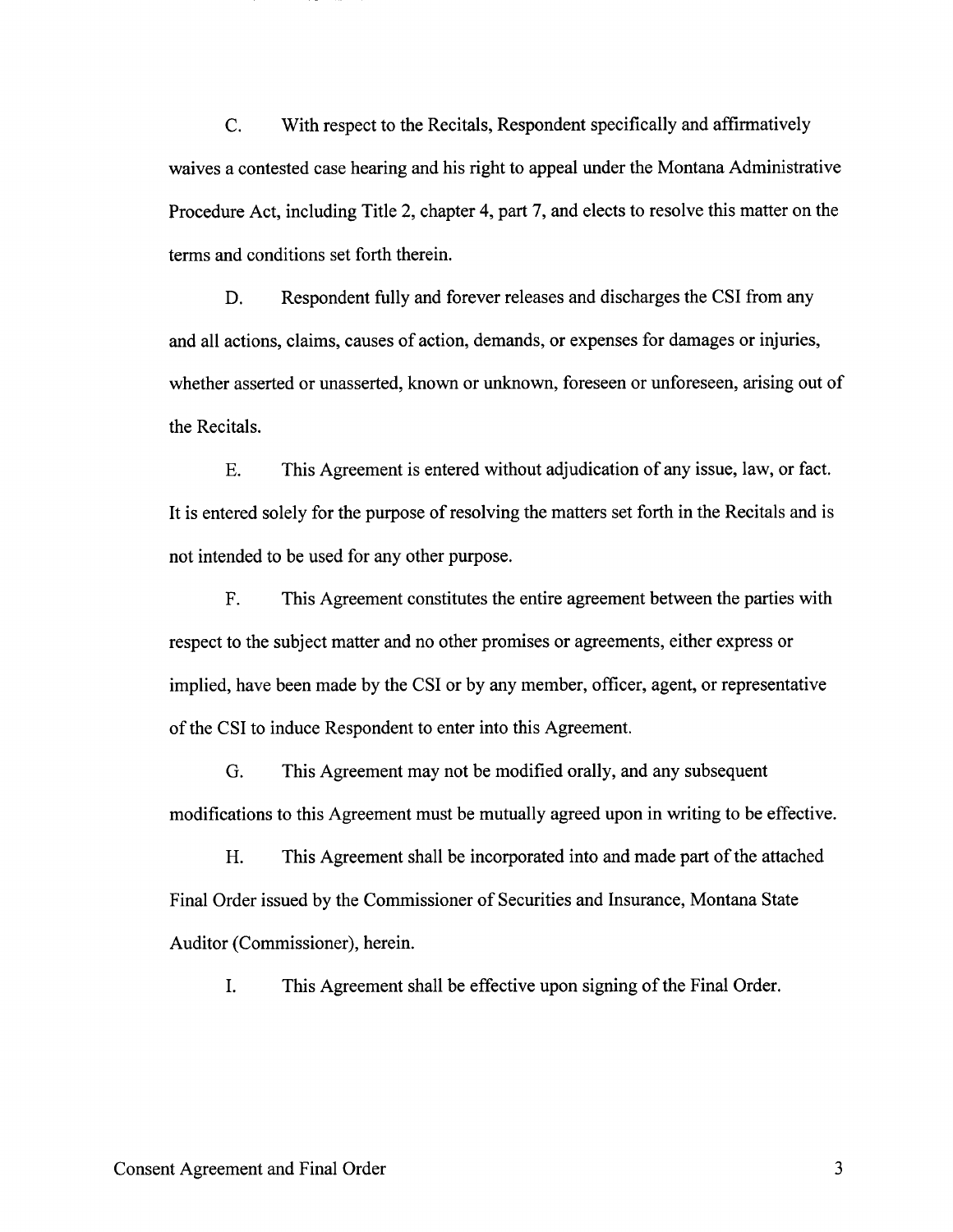This Agreement and Final Order are public records under Montana law J.

and as such may not be sealed or otherwise withheld from the public.

DATED this  $\sqrt{\frac{1}{2}}$  day of August, 2013

# OFFICE OF THE COMMISSIONER OF SECURITIES AND INSURANCE, **MONTANA STATE AUDITOR**

By:

NICK MAZANEC Attorney for the CSI

A. TOMP

DATED this  $\frac{2}{2}$  day of August, 2013

Consent Agreement and Final Order